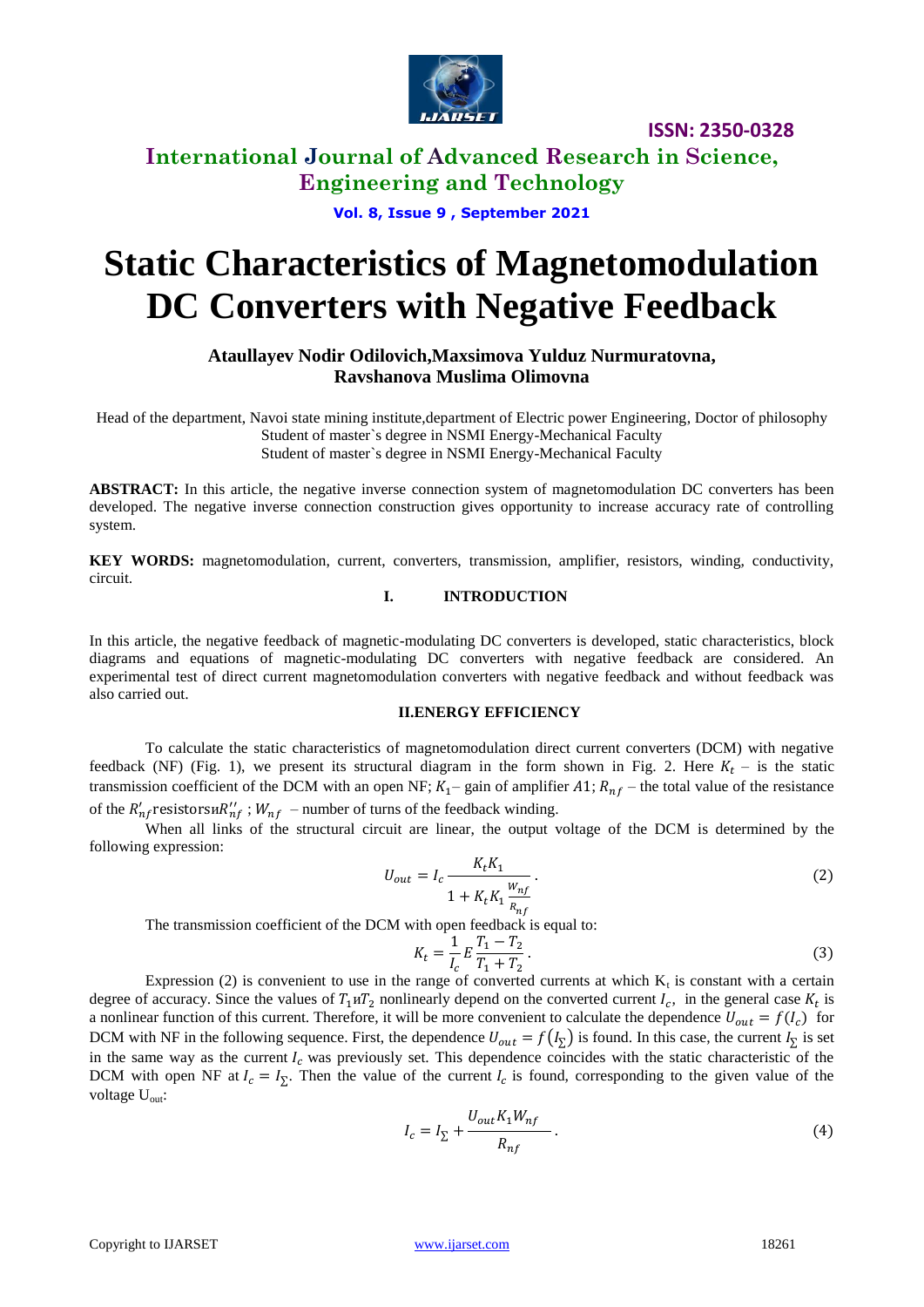

**ISSN: 2350-0328**

# **International Journal of Advanced Research in Science, Engineering and Technology**

**Vol. 8, Issue 9 , September 2021**



Fig. 1. DCM on transistors of different conductivity with negative feedback.

For the considered structural scheme, the following equations are valid:





Fig. 2. Block diagram of DCM with negative feedback

Further, all currents on the curve  $U_{out} = f(I_c)$ . are calculated. The dependence  $U_{out}(I_c)$  for the DCM with NF, assembled according to the scheme in Fig. 1, with open and closed NF, are shown in Fig. 3. DCM parameters: core *M* 2000*HMI* K20x12x6.  $W_e$  =150;  $W_b$  = 75;  $W_{nf}$  = 400;  $E = \pm 12 V$ ;  $R = 180$  ohms;  $R_b$  = 300 ohms;  $R_{nf} = 300 ohms.$